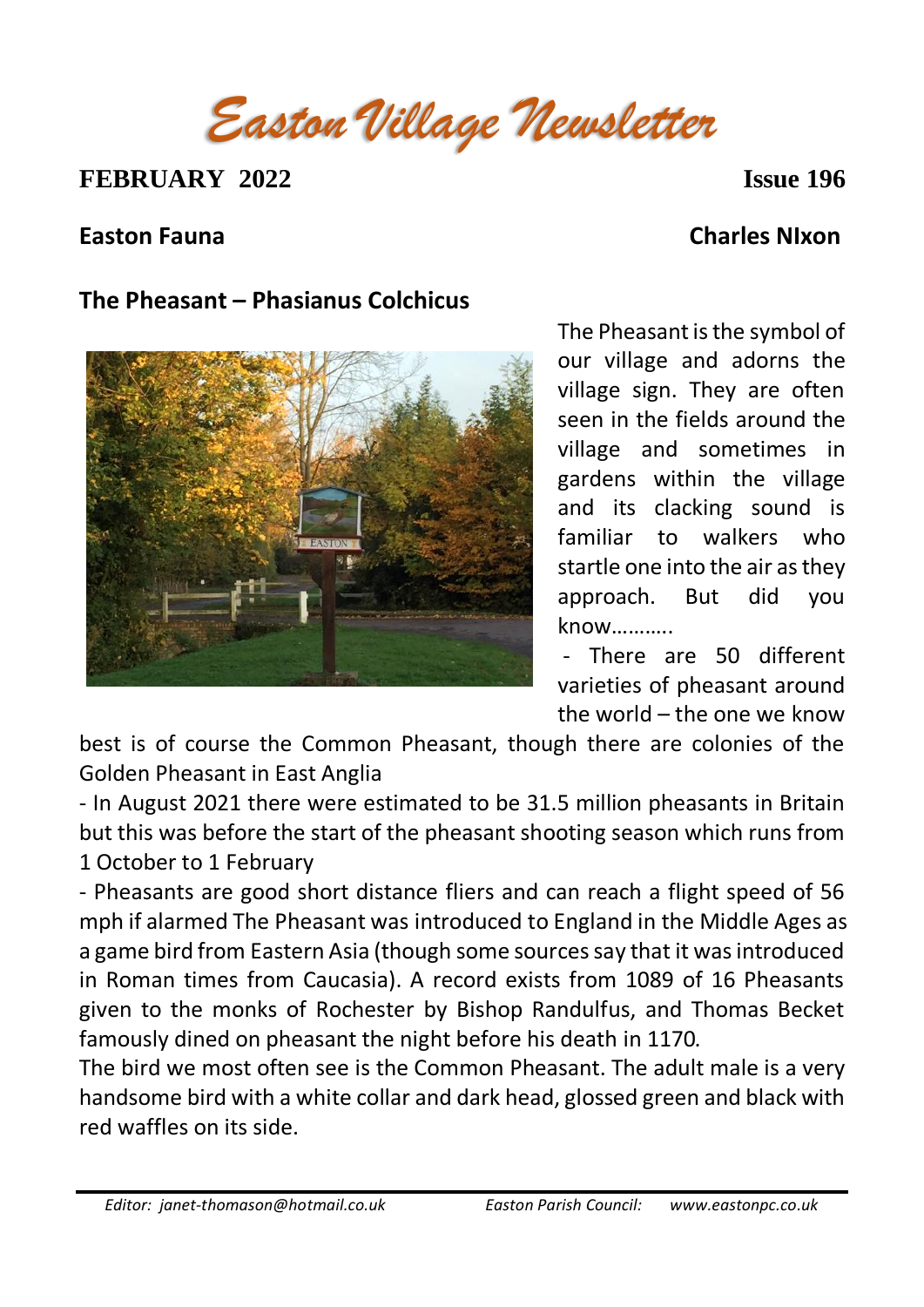The body is barred brown and has an unmistakable long brown tail. The white

collar is from the far eastern bird whereas those from Caucasia lack the collar. Birds have been imported over the centuries from a number of countries including China, Mongolia, Afghanistan and the USA. All have been interbred to produce the modern bird.

The bird breeds in corpses with dense undergrowth and scrubby thickets, and roosts in trees. Its nests, often on the field sides of hedges, consist of a flat structure of dead leaves and grass on the ground. The hen bird sits on the eggs and its plain brown colouring provides good camouflage.

Finally, you may like to know that The Pheasant at Keyston has re-opened and currently has a very good pheasant dish on its menu.

Pheasants adorn the roof of the Manor House

## **David and Jenny Hyde**

The Hydes are leaving the village after living here for 36 years. They moved in with their two children Adrian and Pippa in 1985. David was Churchwarden for a few years, but Jenny was originally Church Secretary and then Treasurer for over 25 years. If that wasn't enough, she has produced the Village Newsletter since it's inception 16 years ago- all 193 editions!

We will miss them but wish them both well in their new life in Wareham in Dorset, where they will be nearer to their son and his family.

### **Mike Baker**

# **Easton Wildlife 2021 – Tree planting has finally started.**

As shown in the photograph on the next page, the first trees have now been planted in celebration of the Queens Green Canopy and the Easton Wildlife initiativet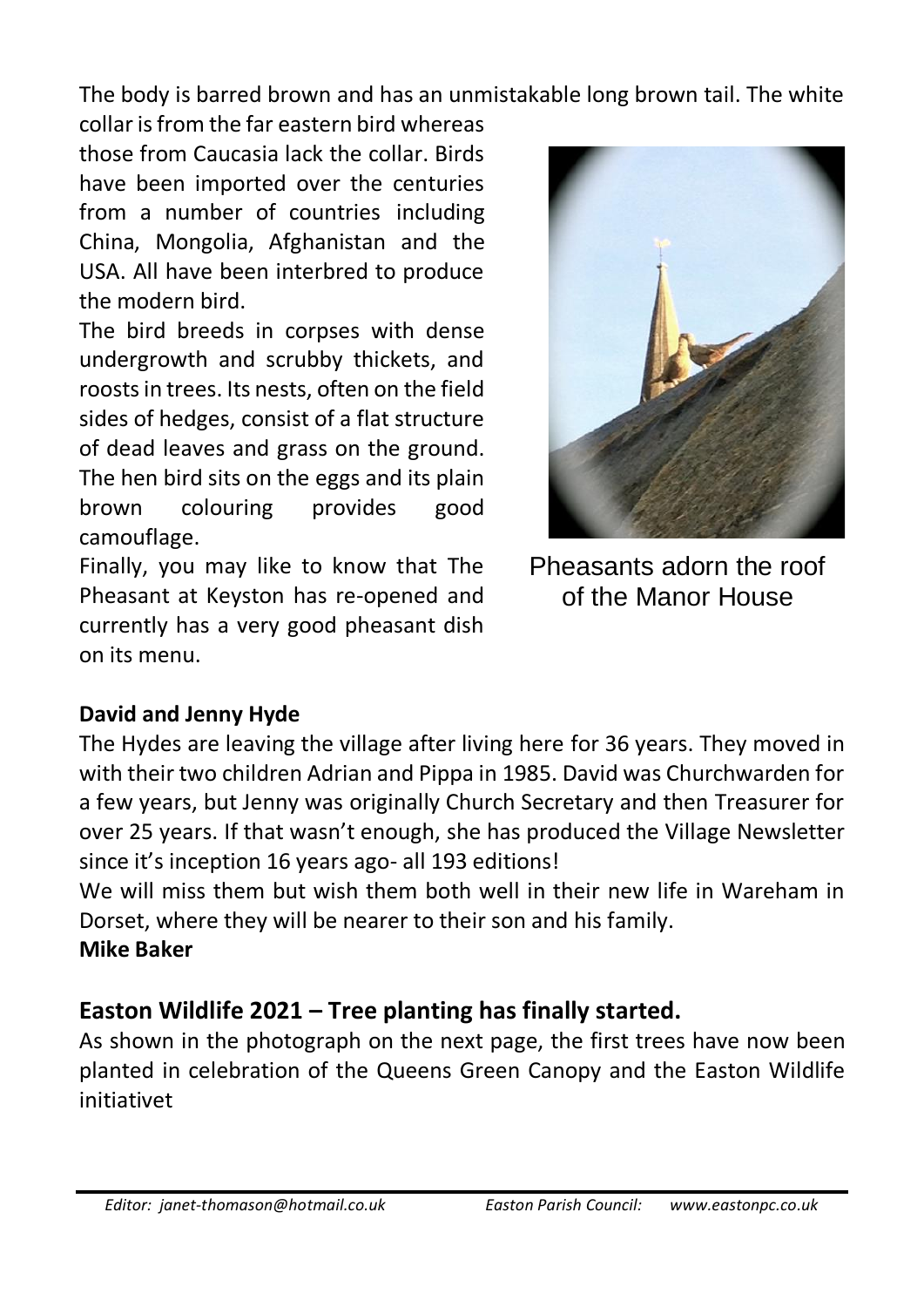These first few trees have been planted alongside the brook in Church Road. Some more Hawthorn hedging has also been planted along the edge of the playing field.



To contribute to the impetus and importance of increasing our nation's tree coverage, the **Parish Council have decided to offer a tree to every home owner in Easton**. To manage this offer we need to offer a choice of just a few specific trees, and the ones that should continue to be available

over the next few months are; Hornbeam (large), Mountain Ash (medium), or Crab Apple (small). If you have room in your garden and are willing to support the on-going initiative to plant and maintain such a tree then please send an email to the Parish Clerk (clerk eastonpc@yahoo.co.uk) or to Steve Thomason [\(thomsk@btinternet.com\)](mailto:thomsk@btinternet.com), or call 01480 891516, stating your name, address and which tree you would prefer. You will need to provide your own stake and tie for the young tree. Please let us know your choice before mid-February (the 14<sup>th</sup> Feb), and we will aim to provide your tree before the start of spring. **Easton Parish Council**

# **59 Club**

A belated Happy New Year to all and hope you are all keeping well. The recent winners of the 59 Club were Rona Graham in November and Oscar/Joshua Williams (grandchildren of Chris and Jeanette Charlton) in December - Congratulations. Regarding Rona, God rest her soul, her daughters have requested that the money go to the Church fund, so many thanks for this. The next round will be drawn on Saturday 29th January and will be the last round of the 2021 year. Consequently, I will be doing my rounds and hope you will continue your support of the village church in this manner. If you feel like dropping your entry money (£12/ number for the year) through my letterbox it will be greatly appreciated. For those new to the village, the 59 Club raises money to support the maintenance of the village church. Each month, on the last Saturday of the month we take the bonus ball number from the National Lottery draw that day and whoever has that number wins £25. There are